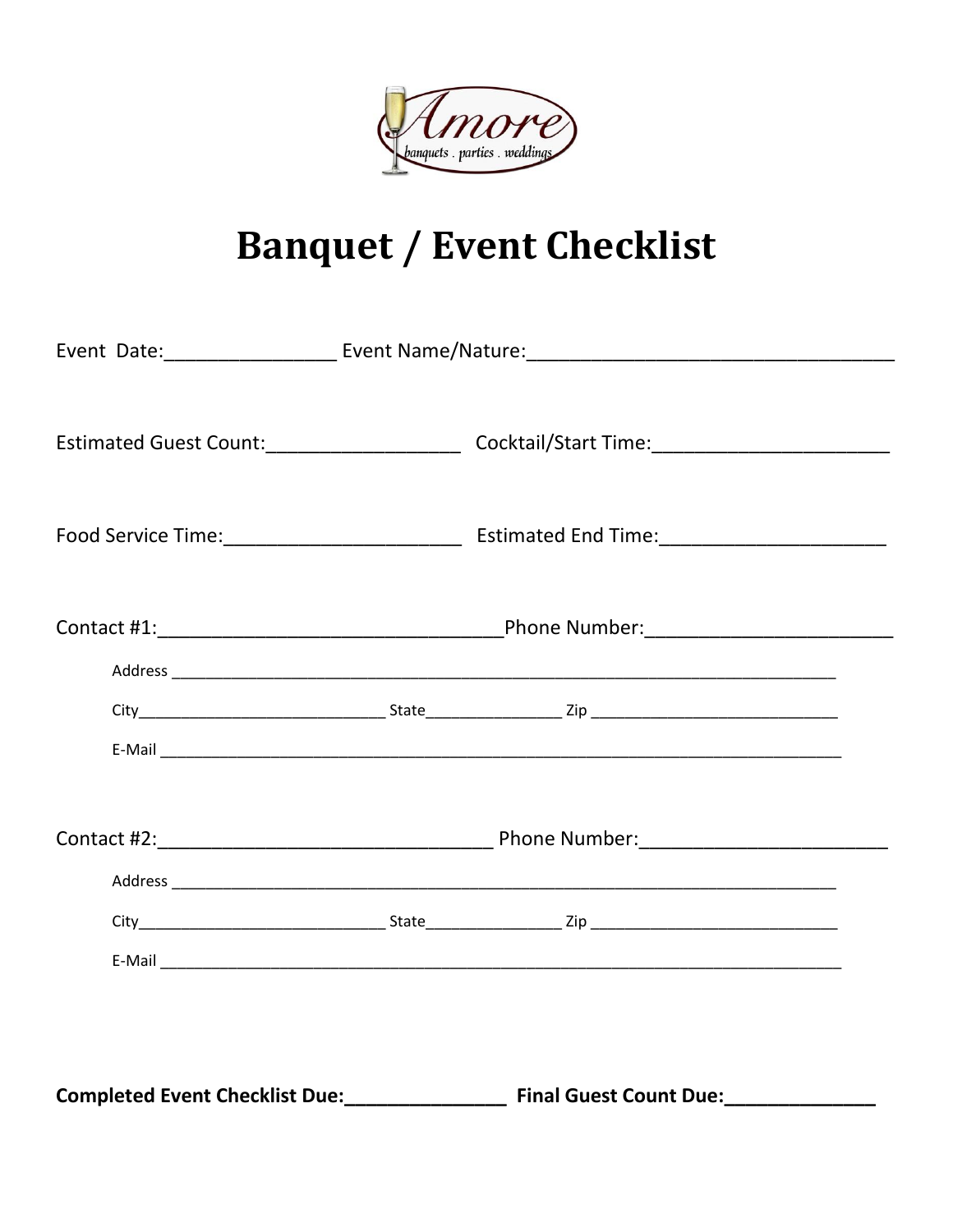## **Appetizers**

| <b>Dinner Service Details</b> |  |                                                                                  |  |
|-------------------------------|--|----------------------------------------------------------------------------------|--|
|                               |  |                                                                                  |  |
|                               |  |                                                                                  |  |
|                               |  |                                                                                  |  |
|                               |  |                                                                                  |  |
|                               |  |                                                                                  |  |
|                               |  | Kid's Chicken Tenders OR Mac & Cheese (circle one): □ YES □ NO How Many: _______ |  |
| <b>Bar Service Details</b>    |  |                                                                                  |  |
|                               |  | □ Open Bar for an Hour □ Open Bar All Night □ Cash Bar ___: ____- - ____ : _____ |  |
|                               |  |                                                                                  |  |
|                               |  |                                                                                  |  |
|                               |  |                                                                                  |  |
| Hosted Soda: DYES DNO         |  |                                                                                  |  |
| Hosted Wine: □ YES □ NO       |  |                                                                                  |  |
|                               |  | How many Bottles: _____________________                                          |  |